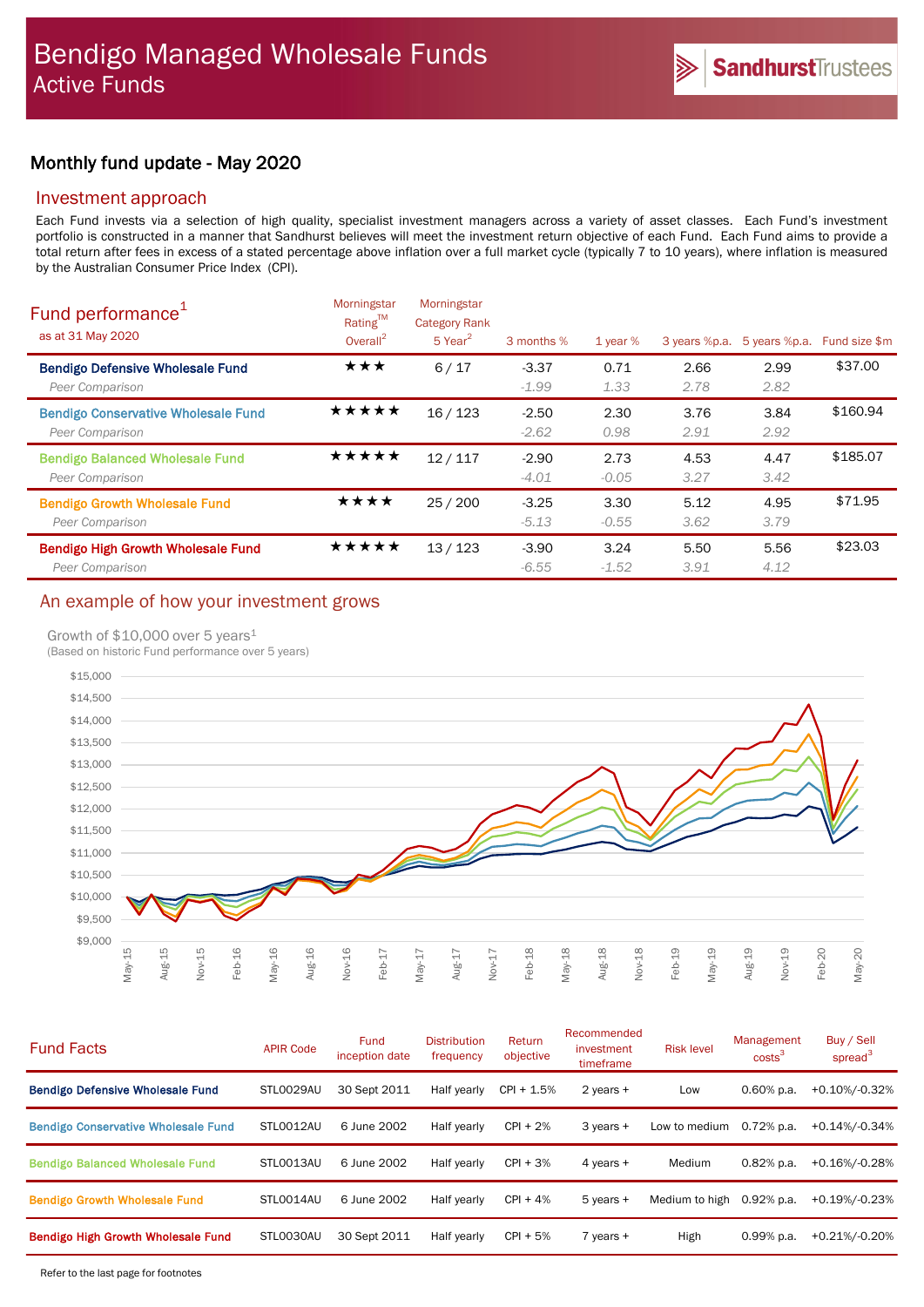# Asset allocation and the Unit prices of the Unit prices of the Unit prices of the Unit prices of the Unit pric

### Bendigo Defensive Wholesale Fund



1.6% 19.3% 8.6% 29.6%  $5.7%$ 

#### Bendigo Conservative Wholesale Fund

|  | ■ Aust Sh             | 14.8% |
|--|-----------------------|-------|
|  | $\blacksquare$ Int Sh | 15.7% |
|  | Int Sh (Hedged)       | 4.7%  |
|  | Property & Infra      | 1.6%  |
|  | $\blacksquare$ Cash   | 19.3% |
|  | $\blacksquare$ Int Fl | 8.6%  |
|  | ■ Aust Fl             | 29.6% |
|  | <b>Alternative</b>    | 5.7%  |
|  |                       |       |

#### Bendigo Balanced Wholesale Fund

| ■ Aust Sh                      | 23.5% |
|--------------------------------|-------|
| $\blacksquare$ Int Sh          | 25.0% |
| $\blacksquare$ Int Sh (Hedged) | 8.1%  |
| Property & Infra               | 1.3%  |
| $\blacksquare$ Cash            | 13.1% |
| $\blacksquare$ Int FI          | 4.9%  |
| ■ Aust Fl                      | 18.3% |
| <b>Alternative</b>             | 5.8%  |
|                                |       |

#### Bendigo Growth Wholesale Fund

|  | ■ Aust Sh                      | 30.6% |
|--|--------------------------------|-------|
|  | $\blacksquare$ Int Sh          | 33.1% |
|  | $\blacksquare$ Int Sh (Hedged) | 7.9%  |
|  | <b>Property &amp; Infra</b>    | 5.9%  |
|  | $\blacksquare$ Cash            | 8.7%  |
|  | $\blacksquare$ Int Fl          | 0.7%  |
|  | $\blacksquare$ Aust FI         | 6.7%  |
|  | <b>Alternative</b>             | 6.4%  |
|  |                                |       |

#### Bendigo High Growth Wholesale Fund

| ■ Aust Sh                      | 37.9% |
|--------------------------------|-------|
| $\blacksquare$ Int Sh          | 40.2% |
| $\blacksquare$ Int Sh (Hedged) | 7.5%  |
| Property & Infra               | 5.9%  |
| $\blacksquare$ Cash            | 3.9%  |
| $\blacksquare$ Int FI          | 0.0%  |
| <b>Aust Fl</b>                 | 0.0%  |

| UNIT prices<br>as at 31 May 2020           | Application<br>price | Withdrawal<br>price |
|--------------------------------------------|----------------------|---------------------|
| <b>Bendigo Defensive Wholesale Fund</b>    | \$1.08867            | \$1.08410           |
| <b>Bendigo Conservative Wholesale Fund</b> | \$1.06674            | \$1,06163           |
| <b>Bendigo Balanced Wholesale Fund</b>     | \$0.99680            | \$0.99242           |
| <b>Bendigo Growth Wholesale Fund</b>       | \$0.94439            | \$0.94043           |
| <b>Bendigo High Growth Wholesale Fund</b>  | \$1,28518            | \$1.27993           |

## Make the most of your investment

#### You need \$50,000 to start an investment in one of our Bendigo Managed Wholesale Funds

 $\blacktriangleright$  The power of compounding

Compounding can be a powerful tool in wealth creation. Reinvesting distributions can be one of the easiest and cheapest ways to increase your holdings over time. You're compounding your investment's growth by continually adding more units which, in turn, will generate distributions of their own.

#### Why not reinvest your half yearly distributions?

 $\blacktriangleright$  The benefits of making it regular

Making regular contributions to your investment can both grow your investment and smooth the effects of market highs and lows.

#### Why not add a Regular Savings Plan to your investment? You can establish one from as little as \$50 per month.

You can also use BPAY® to add to your investment at any time with as little as \$100. See your statement for your BPAY reference number.

® Registered to BPAY Pty Ltd ABN 69 079 137 518

## Do you have any questions?

For further information contact us on 1800 634 969 or visit www.sandhursttrustees.com.au